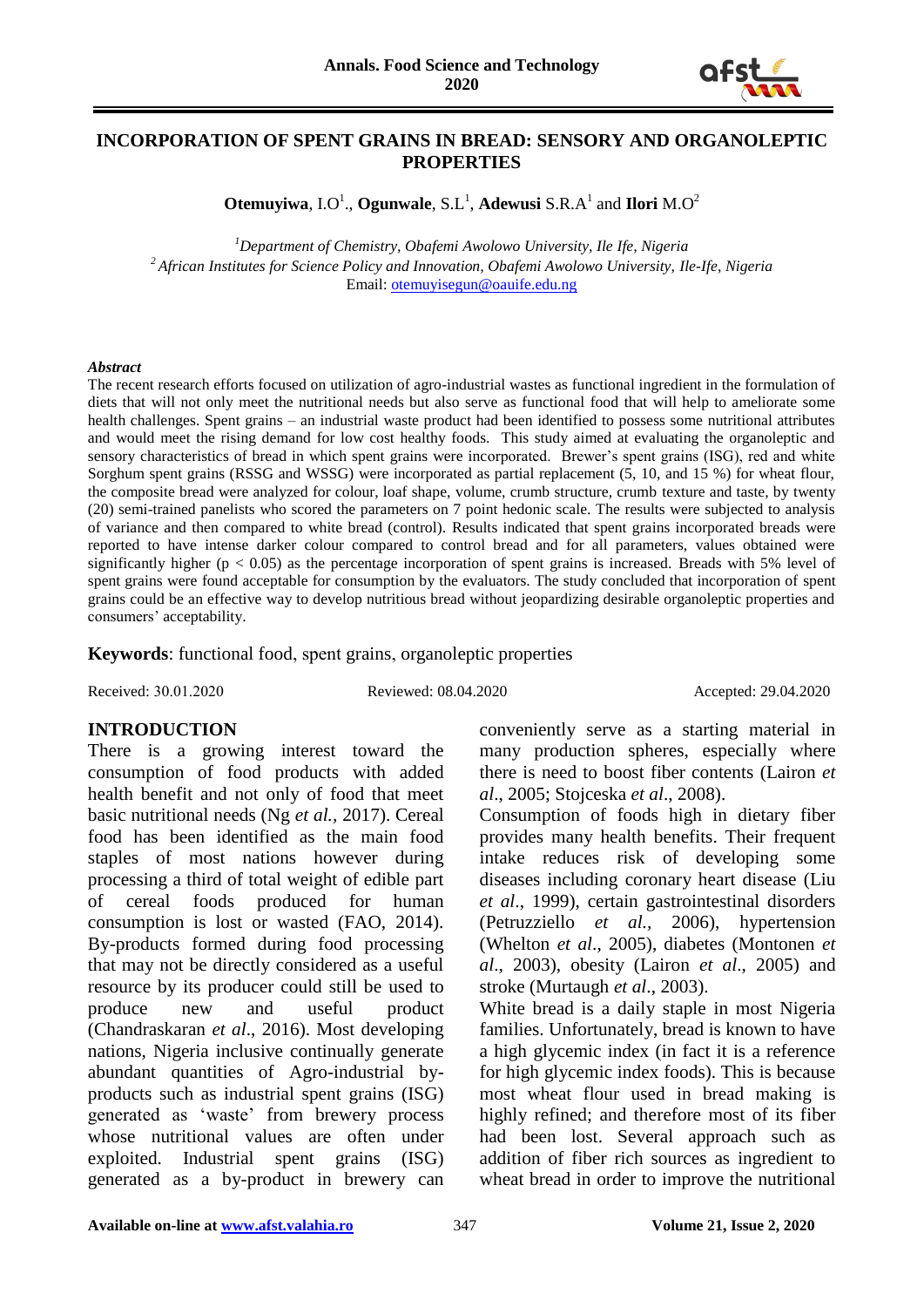

quality of bread have been introduced (Victor *et al*., 1993)

Ogunwale *et al* (2018) had earlier reported that the incorporation of  $5\%$ ,  $10\%$ ,  $15\%$  spent grains into bread samples was observed to yield a dose dependent increase in fiber, crude protein, ash, available lysine and low glycemic index in these bread samples compared to the control bread. However, the study did not report the organoleptic quality of the bread at each level of spent grain substitutions. The major issue related to incorporating spent grains into food products is the effect on its acceptability, for example, its effect on colour, loaf volume, crumb structure and taste (Tsen 1982; Morad 1984) Therefore, the objectives of this study were to evaluate the sensory quality and organoleptic properties of spent grain incorporated bread, in order to ascertain the consumers' acceptability of the bread.

# **MATERIALS AND METHODS**

### *Sample and sample preparation*

Sorghum (*sorghum bicolor* L. Moench) grains (white and red species) were purchased from Odo Ogbe Market, Ile-Ife, the grains were handpicked to remove foreign particles and the spent grains were produced using the method of Ilori *et al.,* (1990), following the procedure schematically illustrated in **Figure 1**. Distilled water (54ml) was added to the grit and the mixture heated to  $72^{\circ}$ C, rested at this temperature for 20 min, then boiled for 10 min and cooled to  $64^{\circ}$ C. The uncooked thin mash, which contained the active enzymes, was also brought to  $64^{\circ}$ C and mixed with the cooked grit. The mash mixture was allowed to rest at this temperature for 10, 20, 40, 60 or 80 min and then allowed to rest at 72 and  $75^{\circ}$ C for 20 and 15 min respectively. The mash was filtered and the spent grain sparged with water  $(78^{\circ}C)$ three times. The clarified wort was made to 500ml. spent grains obtained were dried at  $70^0C$  for 72 hours.

Samples of Industrial spent grains (ISG) were collected from International Breweries, Omi Asoro, Ilesa, Nigeria. The samples were dried and milled using a locally fabricated mill (Lawood Metals, Osogbo, Nigeria).



**Figure 1 Schematic representation of the process to obtain spent grains from sorghum**

The milled samples were sieved using a local sieve (aperture size of 0.6 mm) to remove the coarser fragments. All the samples were milled as one batch, mixed thoroughly and subsamples randomly taken from different parts of each milled sample, mixed together and stored in the freezer until analyzed.

# *Baking of composite bread*

The bread samples were produced at the bakery section of the Department of Food Science and Technology, Obafemi Awolowo University, Ile–Ife, Nigeria Wheat flour and spent grains (industrial spent grains, red sorghum spent grains and white spent grains) were each blended in the ratios of 95:5, 90:10, 85:15 with each sample weighed in triplicate using a weigh balance and a plastic spoon. The control bread sample was however made of 100 % wheat flour. The bread formulation and ingredients is presented in **Table 1.**

# **Sensory quality and Organoleptic Analysis**

Sensory evaluation was carried out according to the method of Nupo *et al*(2013).Twenty (20) semi trained panelists and regular consumers of white bread were given the prepared bread for assessment.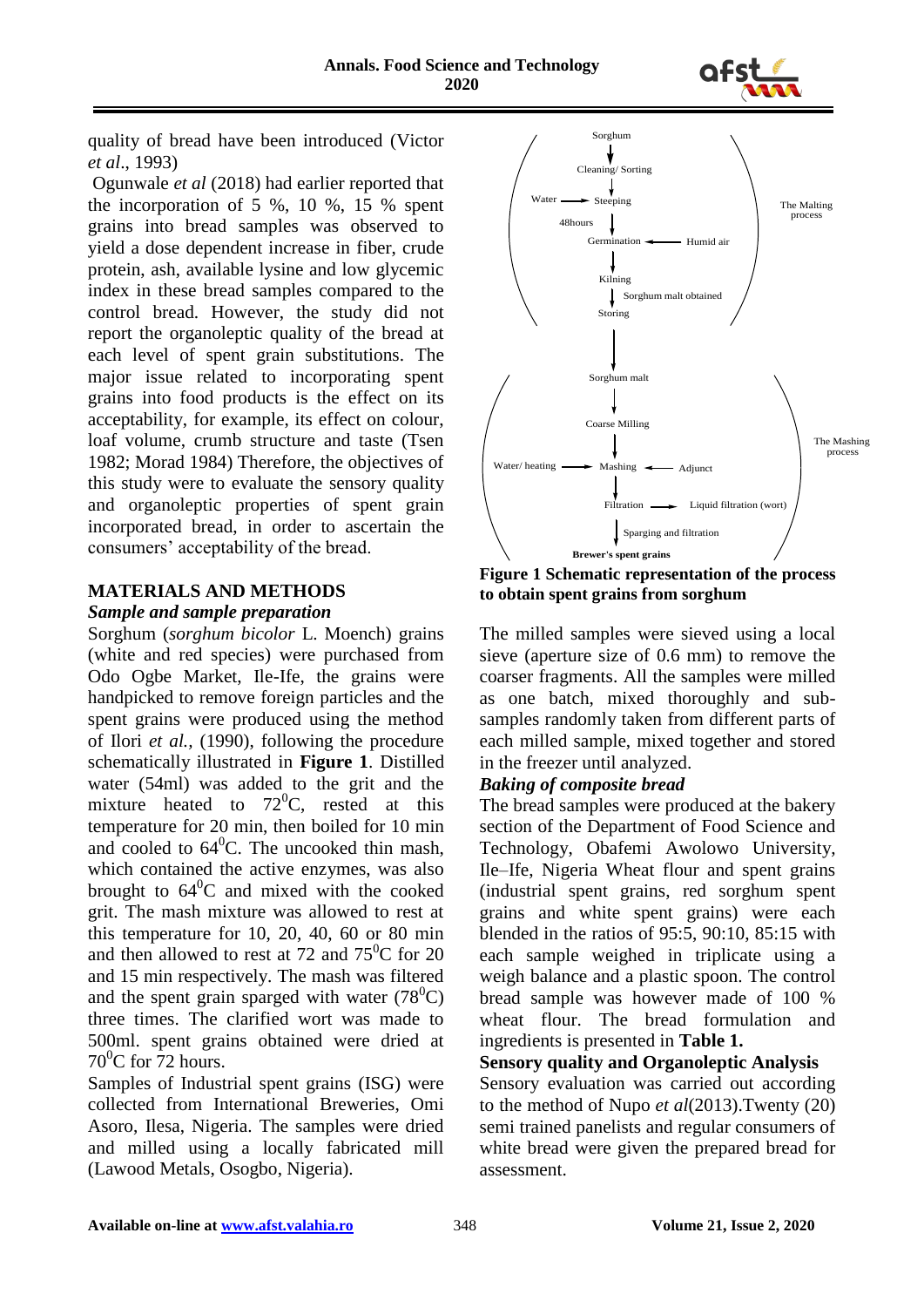

| 1 uvit 1              |                       | mgreatent formanation for spent gram sreau and control |              |                  |              |             |             |
|-----------------------|-----------------------|--------------------------------------------------------|--------------|------------------|--------------|-------------|-------------|
| <b>SAMPLES</b>        | Spent<br>Grains $(g)$ | Wheat<br>Flour $(g)$                                   | Sugar<br>(g) | Margarine<br>(g) | Yeast<br>(g) | Salt<br>(g) | Water (ml)  |
| <b>Control</b>        | $\theta$              | 1000                                                   | 80           | 100              | 3            | 2.5         | As required |
| 5 % WSSG              | 50                    | 950                                                    | 80           | 100              | 3            | 2.5         | As required |
| <b>10 % WSSG</b>      | 100                   | 900                                                    | 80           | 100              | 3            | 2.5         | As required |
| 15 % WSSG             | 150                   | 850                                                    | 80           | 100              | 3            | 2.5         | As required |
| <b>ISG</b><br>$5\%$   | 50                    | 950                                                    | 80           | 100              | 3            | 2.5         | As required |
| 10 % ISG              | 100                   | 900                                                    | 80           | 100              | 3            | 2.5         | As required |
| 15 % ISG              | 150                   | 850                                                    | 80           | 100              | 3            | 2.5         | As required |
| <b>RSSG</b><br>$5\%$  | 50                    | 950                                                    | 80           | 100              | 3            | 2.5         | As required |
| <b>RSSG</b><br>$10\%$ | 100                   | 900                                                    | 80           | 100              | 3            | 2.5         | As required |
| <b>RSSG</b><br>$15\%$ | 150                   | 850                                                    | 80           | 100              | 3            | 2.5         | As required |

**Table 1 Ingredient formulation for spent grain bread and control**

The panelists were asked to score each sample on a 7 point Hedonic scale, 7 meant liked very much, while 1 meant disliked very much. The properties evaluated were shape, colour, taste, crumb texture crumb structure, inner core feel, and preference. Results were then subjected to one way analysis of variance (ANOVA) statistics using Turkey Kreamer version 10.1. The samples certified well for consumption by the taste panels constituted (Report unpublished) were taken for further analysis.

#### **Statistical analysis**

Data were reported as mean and standard deviation of triplicate analysis The Duncan's test is used to evaluate the significance of differences between mean values at  $p < 0.05$ . The results were analyzed with the 2009 XLStat software.

# **RESULTS AND DISCUSSION**

Result of malting red and white sorghum varieties (Table 2) revealed that 7 Kg each of red and white sorghum grains produced 5.32 and 5.74 Kg malts respectively. This represents malting loss of 24 % and 18 % for red and white sorghum grains respectively.

This is consistent with results of Adewusi and Ilori (1992), where malting loss was reported to range between 10 and 30 %.The mashing of 5.32 Kg of red sorghum malt yielded 2.86 Kg red sorghum spent grains (RSSG), representing 46.24 % mashing loss, while mashing of 5.74Kg white sorghum malt produced 3.58 Kg of white sorghum spent grains, representing 37.63% mashing loss.

| 0<br>Sorghum     | $\sigma$ $\mathbf{v}$<br>Grains used | o<br>o<br>Malt produced | % Malting loss      |
|------------------|--------------------------------------|-------------------------|---------------------|
| Red sorghum      | 7.0 kg                               | 5.32 kg                 | 24 %                |
| White sorghum    | $7.0 \text{ kg}$                     | 5.74 kg                 | 18 %                |
| Sorghum malt     | Malt used                            | Spent grains produced   | <b>Mashing loss</b> |
| Red sorghum malt | 5.32 Kg                              | 2.86 Kg                 | 46.24 %             |
|                  |                                      |                         |                     |

**Table 2 Malting and mashing yield of Sorghum grains and malt**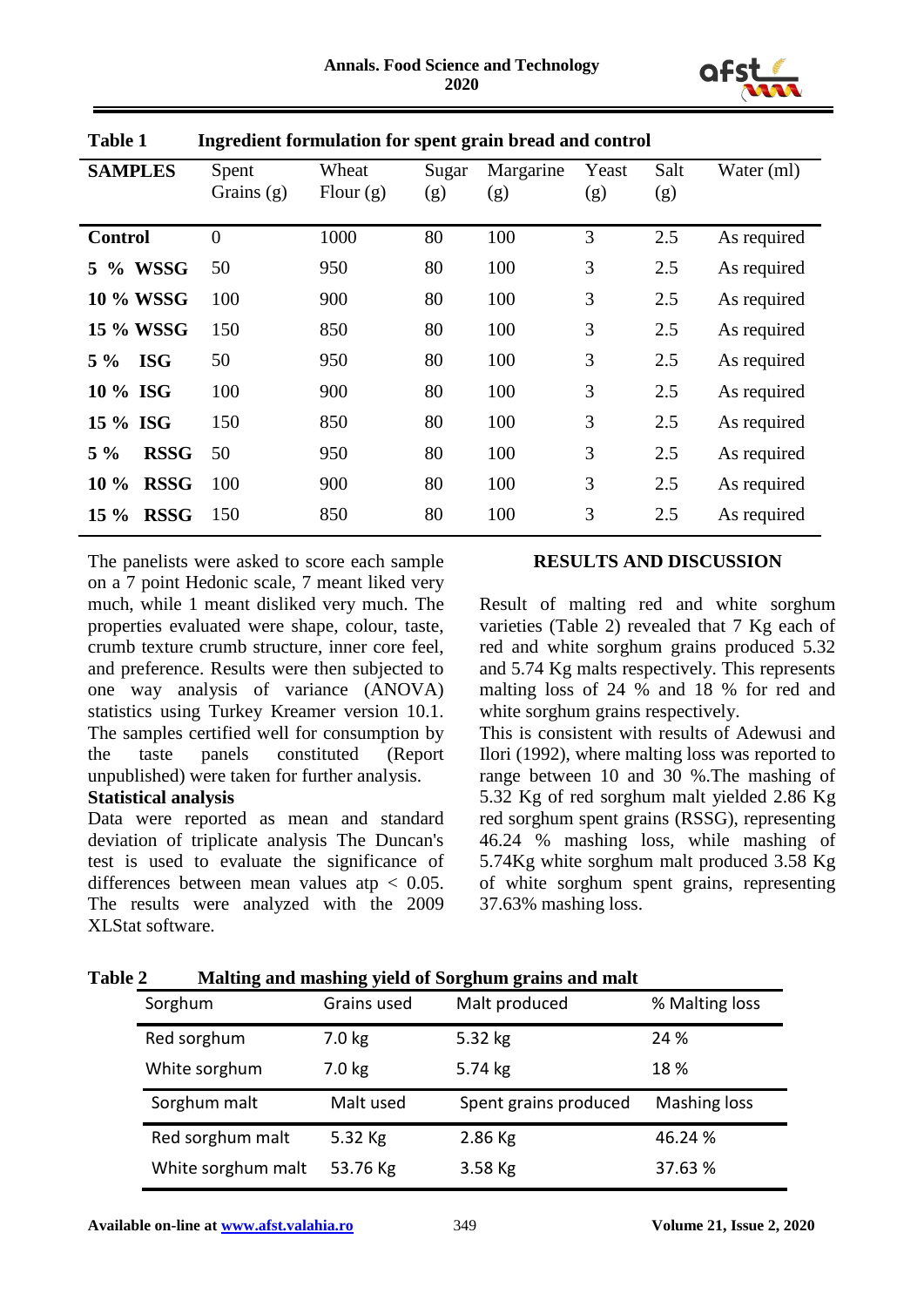

The sensory and organoleptic properties of spent grains incorporated bread were reported in Table 3. One of the important parameter that determines the quality and consumer acceptance of bread is the colour. The colour of composite breads ranged from 3.55 to 4.50, composite bread with 5% spent grains recorded the values that were not significantly different  $(p \leq 0.05)$  from control, where as those supplemented with 15% spent grains recorded significantly low values. As expected the result indicated that the colour of the composite bread becomes darker with increased quantity of incorporated spent grains (Figure 2 A-D). There are several reasons that could be responsible for intense dark colour of the composite bread compared with the control bread. Cereals are known to contain higher content of polyphenolic compounds. Polyphenols are substrate for enzymatic activities of polyphenol oxidase and peroxidase, whose actions could result in the formation of brown colour. This browning process is called enzymatic browning. Spent grains is often coloured and it could impact the flour colour when incorporated. On the other hand, baking process is another factor that could be responsible for colour development, non enzymatic browning (Maillard reaction), which is the reaction induced by heat and involves sugar and protein in the composite flour, the reaction could lead to the formation of brown pigment melanoidins which is responsible for the colouration especially of the bread crust. There is also the possibility of colouration due to cararamelization (Ames, 2009).

The results of the quality attributes of the composite bread were presented in Table 3. The results indicated that there was no significant difference ( $p \le 0.05$ ) in crumb taste. finger feel and Inner core taste between all white sorghum spent grains composite bread samples. The loaf size and shape of 5 %, 10 % and 15 % spent grain composite bread decreased as amount of spent grains in them is increased, likewise the attractiveness and fineness of these bread samples. The results

obtained were consistent with those of other authors for instance, addition of oat β-glucan into wheat bread have been reported to lead to a higher crumb hardness accompanied by a decreased loaf volume and height (Blzakova *et al*, 2015) on the other hand, the incorporation of oat β-glucan into gluten free bread lead to a higher softness of bread crumb (Skeudi *et al.,* 2010). Texture is a general term in food that is determined by touch, though the use of machine could allow objectivity and guarantee quality of the bakery products. Firmness describes a product which presents moderate resistance to breaking during mastication (Ng *et al*., 2017), and is considered to be the function of freshness. Addition of spent grains increases the firmness and lead to a higher crumb hardness accompanied by decreased loaf volume and size.

Also spent grain incorporated bread have been reported to have lower moisture content compared to control (Ogunwale *et al*., 2018), the low moisture content may be attributed to high fiber content which could tightly bound to large amount of water, the water will not be ready available for dough inflation and gas cell stability as well as extension of gluten during baking process thus the bread crumb could have more shelf life. Bread generally go stale with time due to activities of microorganisms. the lower the moisture content the less their activity.

Other factor observed to affect the texture of the composite bread is the presence of high protein content of the spent grains; this has been reported to interfere with starch by disturbing the uniformity of starch structure during baking (Huttner *et al*., 2010) and hence may result in poor texture of the composite bread compared to control.

For easy comparison of five most preferred composite bread (5 % ISG, 5 % WSSG, 10 % WSSG, 10 % ISG and 5 % RSSG), their quality attributes was extracted from the results in Table 3 and then presented in Table 4. Also the photographs of the samples were shown in Figures  $2 A - D$ .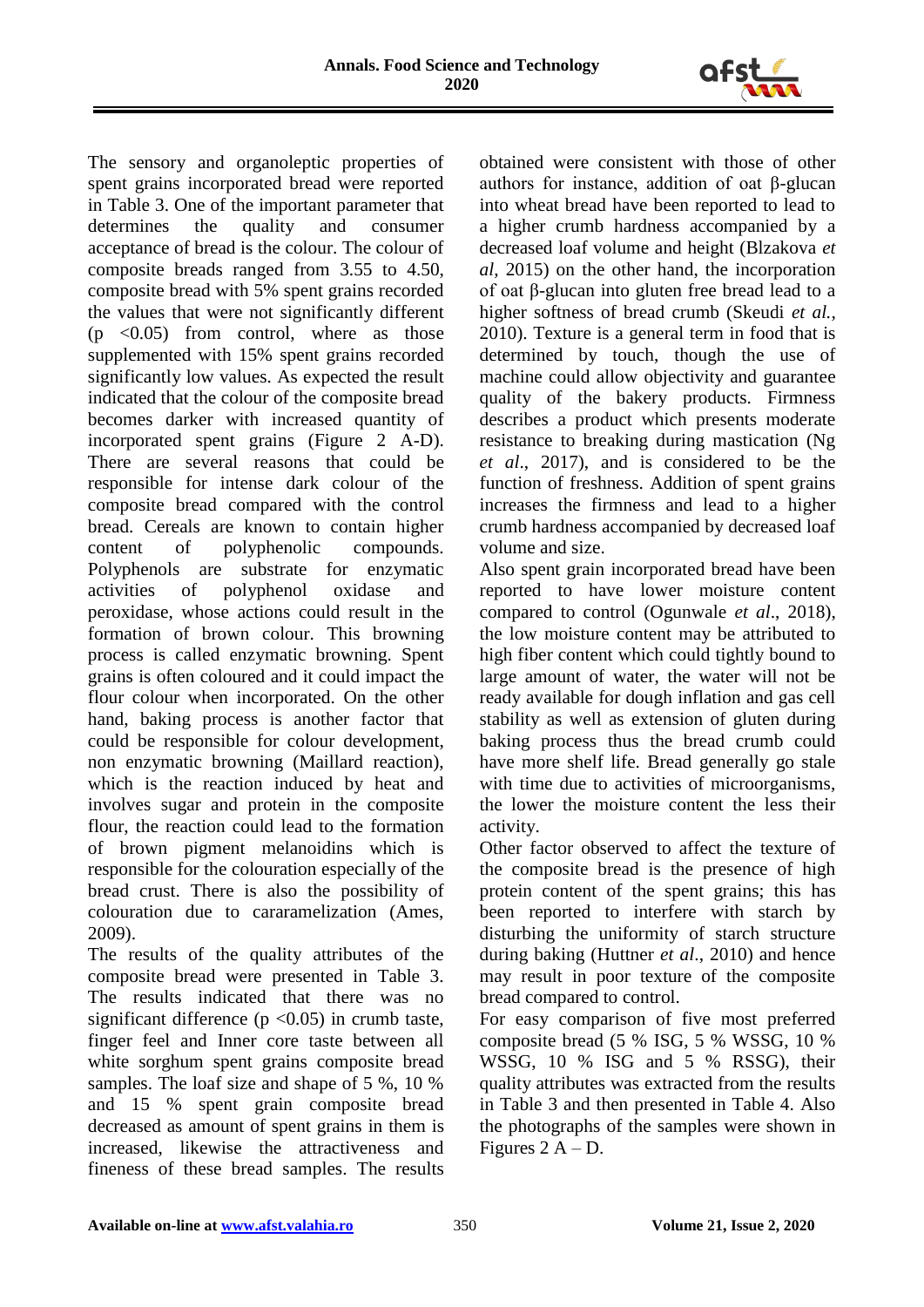

| <b>Quality Attributes</b> | Control            | 5%WSSG             | 0%WSSG                              | 15% WSSG            | 5%RSSG             | 10%RSSG         | 15%RSSG            | 5%ISG              | 10%ISG             | 15% ISG            |
|---------------------------|--------------------|--------------------|-------------------------------------|---------------------|--------------------|-----------------|--------------------|--------------------|--------------------|--------------------|
| Crumb colour              | $6.30 \pm 0.86$    | $\pm 1.93$<br>4.35 | $\pm 1.93$<br>45<br>4               | $\pm\,1.69$<br>4.15 | $\pm 1.47$<br>3.95 | $4.10 \pm 1.80$ | $\pm 2.14$<br>3.55 | $4.45 \pm 1.47$    | $\pm 1.85$<br>4.50 | $3.90 \pm 1.69$    |
| Loaf volume               | $5.95 \pm 1.39$    | $5.60 \pm 1.43$    | $5.95 \pm 1.15$                     | $\pm$ 1.77<br>4.8   | $\pm 1.50$<br>5.65 | $4.55 \pm 2.01$ | $4.15 \pm 2.30$    | $5.60 \pm 1.10$    | $\pm 1.76$<br>4.95 | ±1.79<br>5.35      |
| Loaf shape                | $6.00 \pm 1.69$    | $5.05 \pm 1.64$    | $\pm 1.66$<br>4.85                  | $4.7 \pm 1.56$      | $4.75 \pm 1.97$    | $3.85 \pm 1.66$ | $3.55 \pm 2.21$    | $5.00 \pm 1.03$    | $4.30 \pm 1.38$    | ±1.91<br>4.45      |
| Crumb structure           | $5.60 \pm 1.73$    | $4.65 \pm 1.73$    | $4.10 \pm 1.77$                     | $\pm 1.69$<br>4.15  | $4.30 \pm 1.72$    | $3.20 \pm 1.61$ | $2.70 \pm 1.70$    | $4.60 \pm 1.39$    | ± 1.76<br>4.00     | $4.00 \pm 1.62$    |
| Crumb texture             | $5.90 \pm 0.97$    | $4.80 \pm 1.47$    | $\pm 2.01$<br>3.95                  | $3.6 \pm 1.50$      | ±1.64<br>4.55      | $3.40 \pm 1.85$ | $2.6 \pm 1.70$     | ± 1.40<br>4.05     | $\pm 1.55$<br>4.10 | $3.90 \pm 1.59$    |
| Crumb taste               | $\pm 1.73$<br>5.55 | $4.35 \pm 1.76$    | $\pm 2.02$<br>Ş.<br>$\bm{\omega}$   | $\pm 1.60$<br>3.11  | $\pm 1.88$<br>3.55 | $2.90 \pm 1.86$ | ± 1.90<br>3.79     | $\pm 1.62$<br>4.25 | $\pm 1.76$<br>3.95 | $\pm 1.53$<br>3.00 |
| Finger feel               | $\pm 1.16$<br>5.75 | $4.35 \pm 1.87$    | $\pm 1.92$<br>$\ddot{\bm{30}}$<br>4 | $\pm 1.75$<br>3.21  | $\pm 1.70$<br>3.95 | $3.90 \pm 1.59$ | $3.30 \pm 2.13$    | $4.70 \pm 1.49$    | $\pm 1.91$<br>4.45 | $3.60 \pm 1.88$    |
| Inner core taste          | $5.75 \pm 1.07$    | $4.00 \pm 1.49$    | $.70 \pm 1.89$<br>ొ                 | $3.20 \pm 1.92$     | $3.50 \pm 1.79$    | $3.00 \pm 1.69$ | $2.60 \pm 1.93$    | $\pm 1.68$<br>4.75 | $\pm 1.61$<br>3.80 | ±1.55<br>2.79      |
| Taste and quality         | $\pm 1.61$<br>5.45 | $4.10 \pm 1.59$    | $.30 \pm 1.79$<br>ొ                 | $2.74 \pm 1.70$     | $\pm 1.50$<br>3.45 | $2.85 \pm 1.79$ | $2.80 \pm 2.22$    | $4.45 \pm 1.85$    | ± 1.73<br>3.95     | $2.47 \pm 1.74$    |
| Qualities mean $\pm$ SD   | 5.81 $\pm$ 0.26    | $4.58 \pm 0.51$    | $.30 \pm 0.74$                      | $3.74 \pm 0.74$     | $4.18 \pm 0.72$    | $3.53 \pm 0.60$ | $\pm 0.57$<br>3.23 | $\pm 0.45$<br>4.65 | $\pm 0.36$<br>4.22 | $\pm 0.89$<br>3.72 |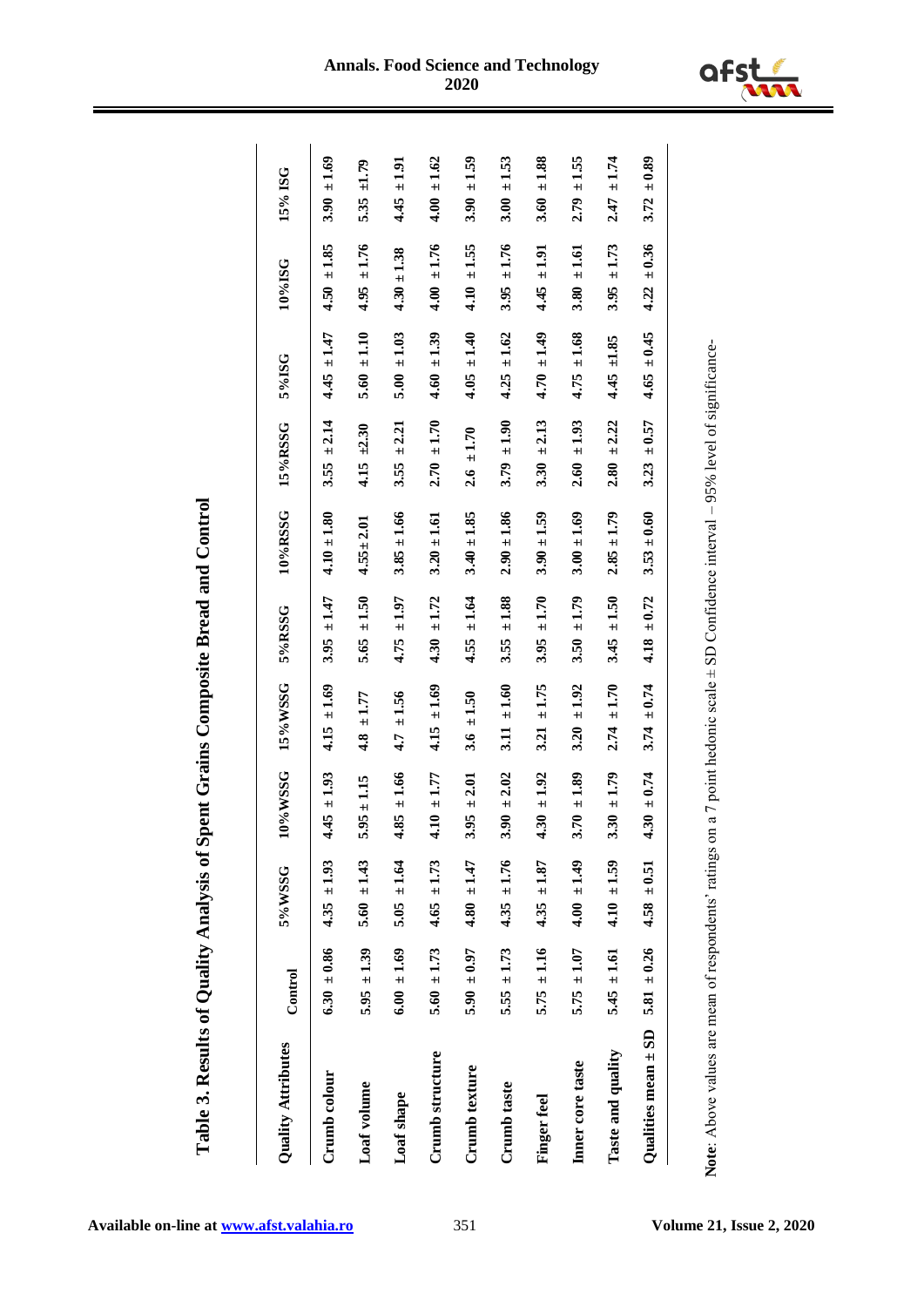

| <b>Quality Attributes</b> | <b>Control</b>             | 5 % ISG                     | 10 % ISG                      | 5 % WSSG                   | 10 % WSSG                    | 5%RSSG                        |
|---------------------------|----------------------------|-----------------------------|-------------------------------|----------------------------|------------------------------|-------------------------------|
|                           |                            |                             |                               |                            |                              |                               |
| Loaf volume               | $5.95 \pm 1.39^{\text{a}}$ | $5.60 \pm 1.10^a$           | $4.15 \pm 2.30^b$             | $5.60 \pm 1.43^{\circ}$    | $5.95 \pm 1.15^a$            | $5.65 \pm 1.50^{\circ}$       |
| Loaf shape                | $6.00 \pm 1.69^{\circ}$    | $5.00 \pm 1.03^{\circ}$     | $3.55 \pm 2.21^b$             | $5.05 \pm 1.64^{\circ}$    | $4.85 \pm 1.66^{\circ}$      | $4.75 \pm 1.97^{\circ}$       |
| Crumb structure           | $5.60 \pm 1.73^{\circ}$    | $4.60 \pm 1.39^{\circ}$     | $2.70 \pm 1.70^b$             | $4.65 \pm 1.73^{\circ}$    | $4.10 \pm 1.77^{\circ}$      | $4.30 \pm 1.72^{\text{a}}$    |
| Crumb texture             | $5.90 \pm 0.97^b$          | $4.05 \pm 1.40^{\circ}$     | $2.6 \pm 1.70^{\text{ac}}$    | $4.80 \pm 1.47^{\text{a}}$ | $3.95 \pm 2.01^{\circ}$      | $4.55 \pm 1.64^{\circ}$       |
| Crumb colour              | $6.30 \pm 0.86^b$          | $4.45 \pm 1.47^{\circ}$     | $3.55 \pm 2.14^{\circ}$       | $4.35 \pm 1.93^{\text{a}}$ | $4.45 \pm 1.93^{\circ}$      | $3.95 \pm 1.47^{\circ}$       |
| <b>Crumb</b> taste        | $5.55 \pm 1.73^{ab}$       | $4.25 + 1.62^a$             | $3.79 \pm 1.90$ <sup>ad</sup> | $4.35 \pm 1.76^{\circ}$    | $3.90 \pm 2.02^{\text{a}}$   | $3.55 \pm 1.88^{\text{ac}}$   |
| <b>Finger feel</b>        | $5.75 \pm 1.16^{ab}$       | $4.70 \pm 1.49^{\circ}$     | $3.30 \pm 2.13$ <sup>ac</sup> | $4.35 \pm 1.87^{\text{a}}$ | $4.30 \pm 1.92^{\text{a}}$   | $3.95 \pm 1.70$ <sup>ad</sup> |
| <b>Inner core taste</b>   | $5.75 \pm 1.07^{ab}$       | $4.75 \pm 1.68^{\text{a}}$  | $2.60 \pm 1.93$ ac            | $4.00 \pm 1.49^{\circ}$    | $3.70 \pm 1.89^{\text{a}}$   | $3.50 \pm 1.79$ <sup>ad</sup> |
| <b>Taste and quality</b>  | $5.45 \pm 1.61^b$          | 4.45 $\pm 1.85^{\text{a}}$  | $2.80 \pm 2.22^{\text{a}}$    | $4.10 \pm 1.59^{\circ}$    | $3.30 \pm 1.79^{\circ}$      | $3.45 \pm 1.50^{\circ}$       |
| Qualities mean $\pm$ SD   | $5.81 \pm 0.26^b$          | $4.65 \pm 0.45^{\text{ac}}$ | $3.23 \pm 0.57$ <sup>ad</sup> | $4.58 \pm 0.51^{\circ}$    | $4.30 \pm 0.74$ <sup>a</sup> | $4.18 \pm 0.72^{\text{a}}$    |

**Table 4: Quality attributes of five best composite bread base on Organoleptic Test Note:** Above values are mean of respondents' ratings on a 7 point hedonic scale  $\pm$  SD Confidence interval – 95% level of significance-

The values were extracted from Table 3



**Fig. 2a 5 %, 10 %, 15 % WSSG Composite Bread Samples**



**Fig. 2b 5 %, 10 %, 15 % ISG Composite Bread Samples**



**Fig. 2c 5 %, 10 %, 15 % RSSG Composite Bread Samples**



**Fig. 2d 5 % WSSG, 5 %RSSG, 5 % ISG Composite Bread Samples**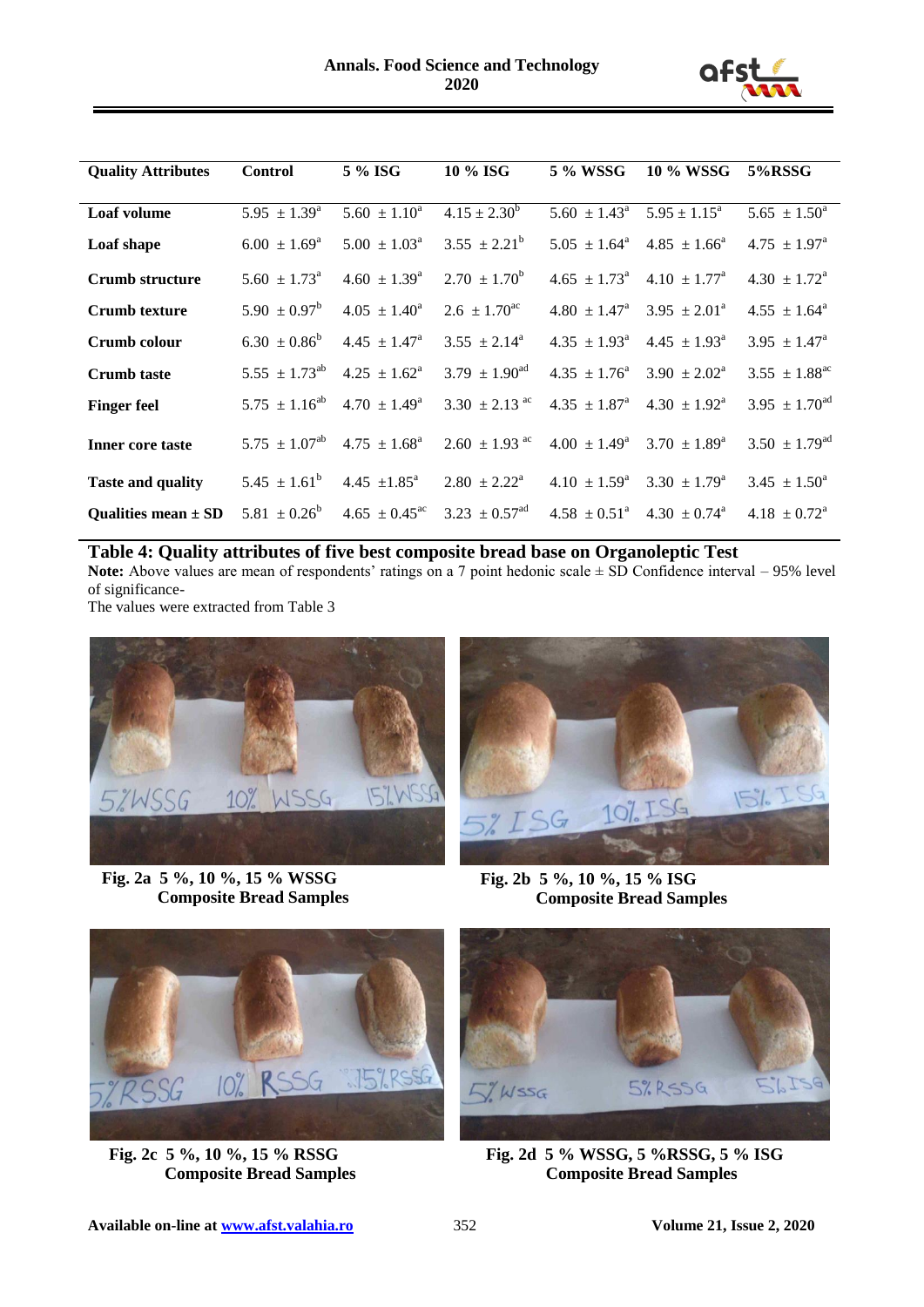

| <b>Samples</b>   | 10 % WSSG | 5 % RSSG | 5 % WSSG | <b>Control</b> | 10 % ISG | 5 % ISG |
|------------------|-----------|----------|----------|----------------|----------|---------|
| <b>10 % WSSG</b> |           |          |          |                |          |         |
| 5 % RSSG         | 0.891636  | 1        |          |                |          |         |
| 5 % WSSG         | 0.88135   | 0.982139 |          |                |          |         |
| Control          | 0.568673  | 0.457154 | 0.382343 |                |          |         |
| 10 % ISG         | 0.752311  | 0.466447 | 0.546856 | 0.368208       |          |         |
| 5 % ISG          | 0.80819   | 0.665293 | 0.635558 | 0.236427       | 0.5437   |         |

**Table 5 Correlation between Best 5 Spent Grains Composite Bread Samples and Control**

The correlation analysis of the attributes among the bread samples were presented in Table 5.

The results revealed that there were positive correlations in the attributes between 5 % WSSG and 5 % RSSG, 5 % ISG and 5 % RSSG and between 5 % ISG and 5 % WSSG.

The findings from the consumer's point of view, bread substituted with 5 % spent grains was discovered to have the most acceptable sensory and organoleptical tributes and the order of preference is 5 % WSSG  $>$  5 % ISG  $>$ 5 % RSSG, therefore 5% WSSG incorporated bread was the most acceptable to the consumers.

# **CONCLUSION**

From the results of the sensory evaluation of the spent grain bread, samples having 5 % ISG, 5 % WSSG and 10 % WSSG are adjudged the best of all spent grains incorporated bread samples analyzed in this study. It became evident that incorporation of spent grains into wheat bread at moderate level does not significantly affect sensory and organoleptic qualities while it helps enhanced the nutritional quality of the bread. For commercial production of spent grain bread, it is better to ascertain the level of incorporation that will be acceptable to consumers of different ethnic backgrounds.

Further research should be tailored towards production of spent grains incorporated biscuits, meat pie, rolls, doughnut, chin- chin, cheese balls, etc. This could help provide varieties of foods with functional properties.

**Conflict of Interest**: There is no conflict of interest

**Funding**: there was no funding received for this study

**Acknowledgement:** This study is self financed, no aid or grant was received from any organization, as such does not represent the view of any organization. However, the researchers express profound gratitude to Department of Food Science and Technology, Obafemi Awolowo University for baking the bread used for this study

**Compliance with Ethics Requirements:** Authors declare that they respect the journal's ethics requirements. Authors declare that they have no conflict of interest and all procedures involving human / or animal subjects (if exist) respect the specific regulation and standards.

#### **REFERENCES**

- [1] Adewusi, S. R. A. & Ilori, M. O. Nutritional evaluation of spent grains from sorghum malt and maize grit. *Plant Foods for Human Nutrition* 1994, *46*, 41-51.
- [2] Al-Subhi, F.M.M., Using Extrusion to Prepare Snacks Food High Nutrition Value Fortified with Soybean and Spinach for Children. *Middle East Journal of Applied Sciences*, 2014, *4*(4), 959-966.
- [3] Ames, J. M. Dietary Maillard Reaction Products: Implications for Human Health and Disease *Czech J. Food Sci* 2009, 27,556-569
- [4] Blažeková L., PolakovičováP., Mikušová L., Kukurová K., Vojtech S., Ciesarová Z and Šturdík E. Development of Innovative